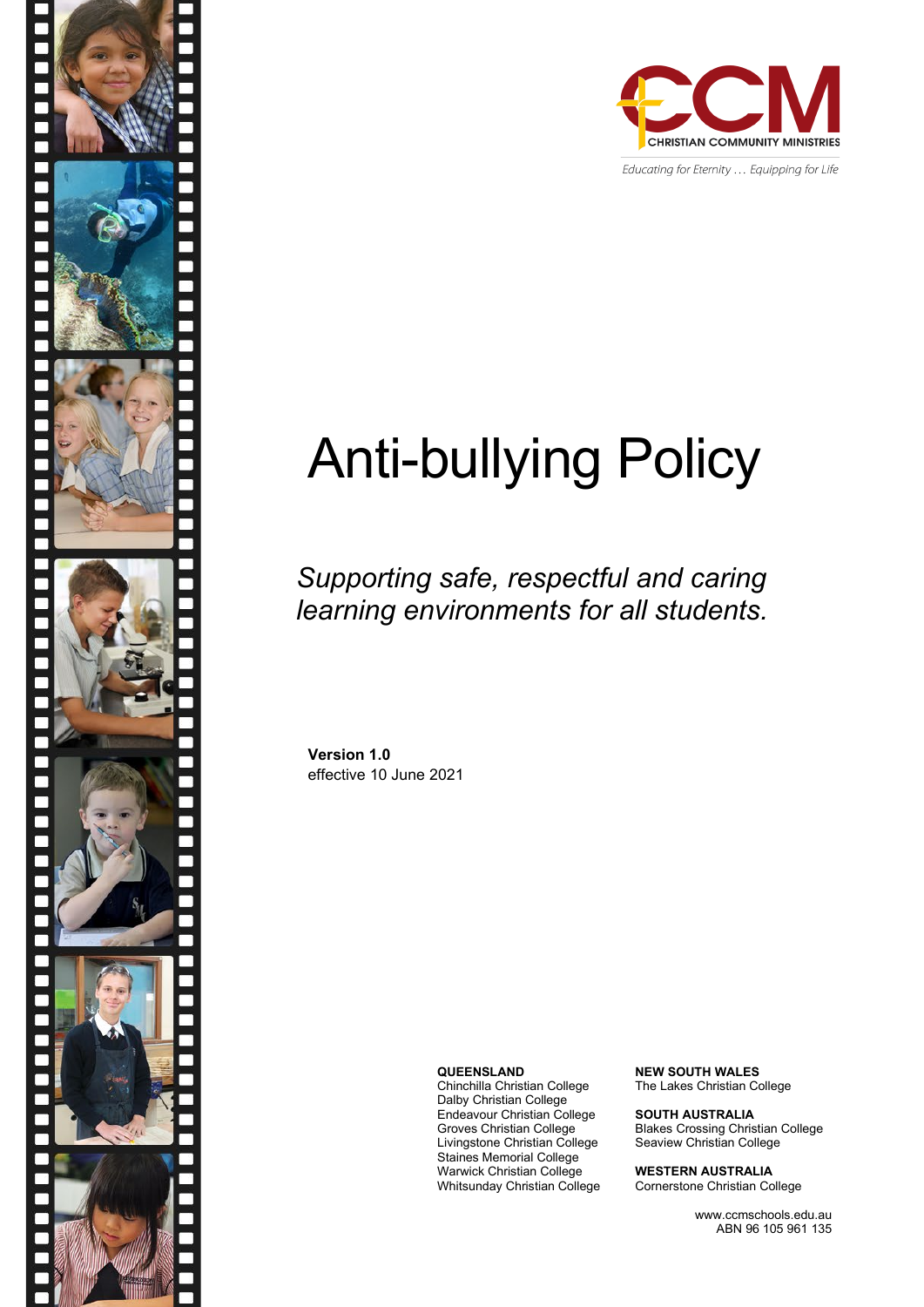$\overline{\phantom{a}}$ 

| <b>Publication detail</b>  |                                                                                                                                                                                                |  |  |  |
|----------------------------|------------------------------------------------------------------------------------------------------------------------------------------------------------------------------------------------|--|--|--|
| <b>Title</b>               | <b>Anti-bullying Policy</b>                                                                                                                                                                    |  |  |  |
| <b>Classification</b>      | <b>Corporate Policy</b>                                                                                                                                                                        |  |  |  |
| <b>Policy Domain</b>       | <b>Student Conduct and Welfare</b>                                                                                                                                                             |  |  |  |
| <b>Purpose</b>             | The purpose of this policy is to assist CCM Colleges in providing safe,<br>respectful and caring learning environments and address all forms of<br>harassment and bullying involving students. |  |  |  |
| <b>Policy owner</b>        | <b>Chief Executive Officer</b>                                                                                                                                                                 |  |  |  |
| <b>Responsible officer</b> | Compliance Manager                                                                                                                                                                             |  |  |  |
| <b>Related documents</b>   | <b>CCM Staff Code of Conduct</b><br><b>CCM Workplace Health &amp; Safety Policy</b><br><b>Child Protection Policy</b><br><b>Complaints Handling Policy</b>                                     |  |  |  |
| <b>Enquiries</b>           | <b>CCM Central Office</b><br>PO Box 147, Kingston QLD 4114<br>telephone: 07 3827 6571<br>email: ccmoffice@ccmschools.edu.au                                                                    |  |  |  |
| <b>Publishing location</b> | Internal - Policy & Procedure Portal and College intranet                                                                                                                                      |  |  |  |

| <b>Revision record</b> |                      |                                |                       |                     |                    |  |  |
|------------------------|----------------------|--------------------------------|-----------------------|---------------------|--------------------|--|--|
| <b>Version</b>         | <b>Approval date</b> | <b>Authorised by</b>           | <b>Effective date</b> | <b>Review cycle</b> | <b>Next review</b> |  |  |
| 1.0                    | 19/05/2021           | <b>Chief Executive Officer</b> | 10/06/2021            | Four-yearly         | June 2025          |  |  |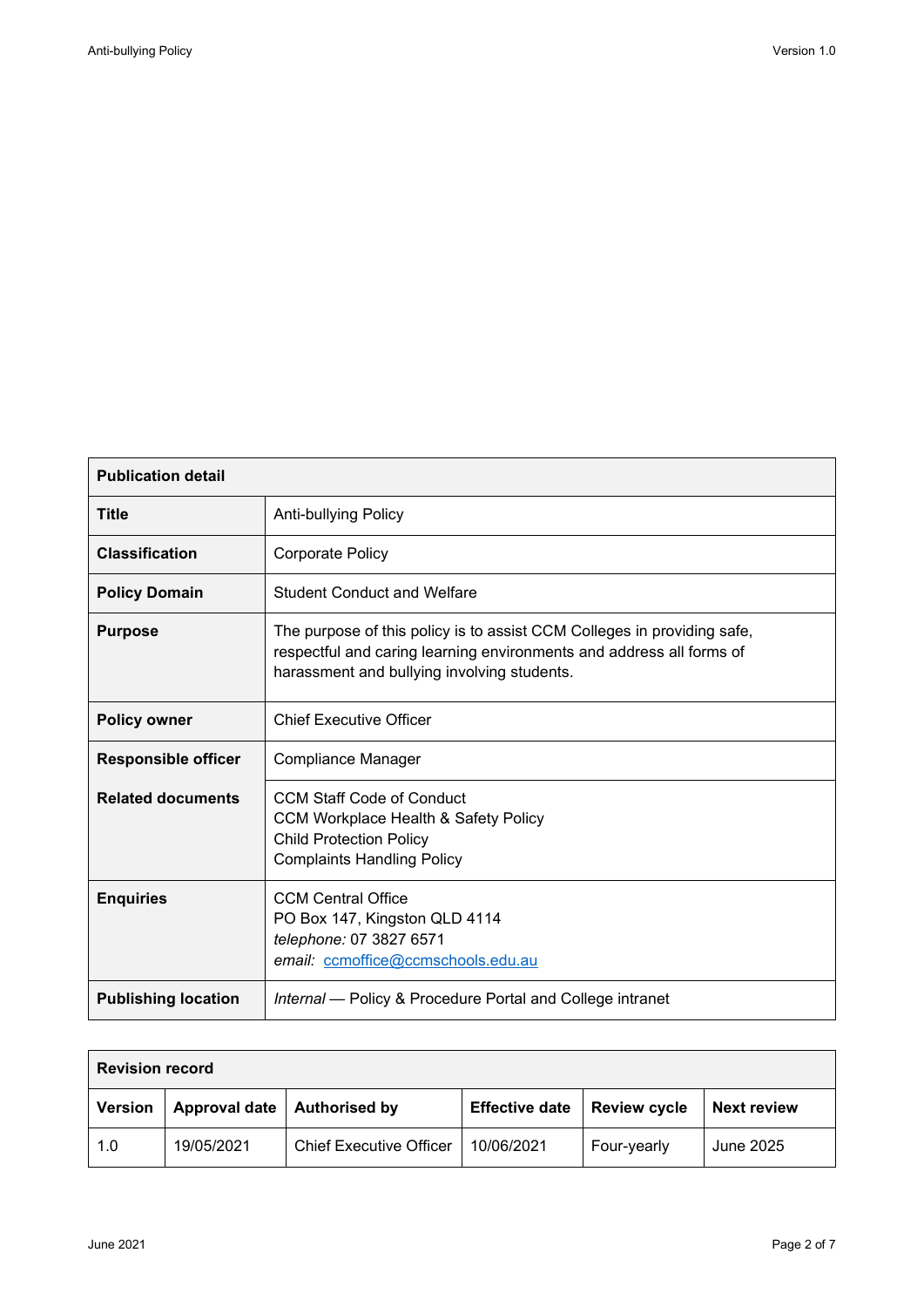## **TABLE OF CONTENTS**

| 1.  |  |
|-----|--|
| 2.  |  |
| 3.  |  |
| 4.  |  |
| 5.  |  |
| 6.  |  |
| 7.  |  |
| 8.  |  |
| 9.  |  |
| 10. |  |
| 11. |  |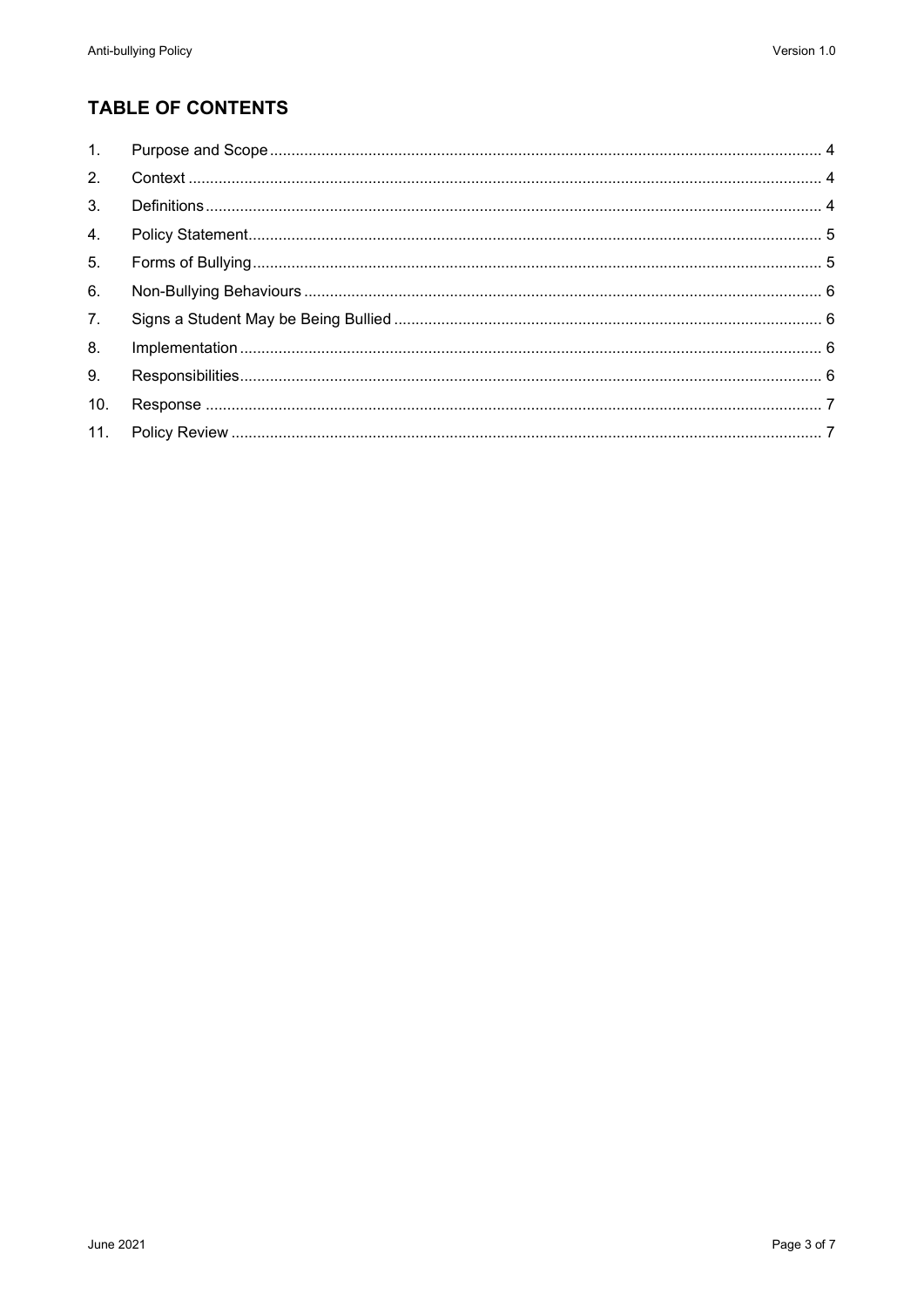### <span id="page-3-0"></span>**1. PURPOSE AND SCOPE**

- 1.1 The purpose of this policy is to assist CCM Colleges in providing safe, respectful and caring learning environments and to address all forms of harassment and bullying involving students.
- 1.2 This document applies to all students enrolled at a CCM College, their parents / caregivers and staff.

#### <span id="page-3-1"></span>**2. CONTEXT**

- 2.1 Christian Community Ministries Limited (ABN 96 105 961 135) (CCM) is a not-for-profit company limited by guarantee, registered with Australian Charities and Not-for-profits Commission (ACNC). Governance responsibility for the ministries and operations of CCM and the CCM Group ultimately rests with the Board of Directors of Christian Community Ministries Limited.
- 2.2 CCM is the corporate member of other entities that together with CCM comprise the *Christian Community Ministries Ltd\_ACNC Group*.
- 2.3 CCM provides primary and secondary school education, via trading entities of CCM and through Cornerstone Christian College Ltd (ABN 51 009 297 941).
- 2.4 CCM is an approved operator of Early Childhood Education and Care (ECEC) Services in Queensland (Approved Provider PR-00001134).
- 2.5 Christian Community Ministries Registered Training Organisation (RTO #31056) is nationally registered to provide a range of vocational education and training courses.
- 2.6 CCM schools participate in the evangelising mission of the Church and are the privileged environment in which Christian education is provided. In this way, CCM schools are at once places of evangelisation, of complete formation, of inculturation, and of apprenticeship in a lively dialogue between young people of different social backgrounds.

#### <span id="page-3-2"></span>**3. DEFINITIONS**

- 3.1 **CCM** means Christian Community Ministries Ltd.
- 3.2 **CCM Group** means entities as registered with the Australian Charities and Not-for-profits Commission (ACNC) current group members of *Christian Community Ministries Ltd\_ACNC Group*, which includes Christian Community Ministries Limited (ABN 96 105 961 135), Cornerstone Christian College Ltd (ABN 51 009 297 941) and Christian Youth Council (ABN 21 483 597 481).
- 3.3 The term **College** in this Policy refers to the Colleges (schools) operated by CCM:
	- Blakes Crossing Christian College;
	- Chinchilla Christian College;
	- Cornerstone Christian College;
	- Dalby Christian College;
	- Endeavour Christian College;
	- Groves Christian College;
	- Livingstone Christian College;
	- Seaview Christian College;
	- Staines Memorial College;
	- The Lakes Christian College;
	- Warwick Christian College;
	- Whitsunday Christian College.

For the purpose of this *Anti-bullying Policy*, **College** does not include the following ECEC services which are considered separately in accordance with requirements for early childhood education and care services: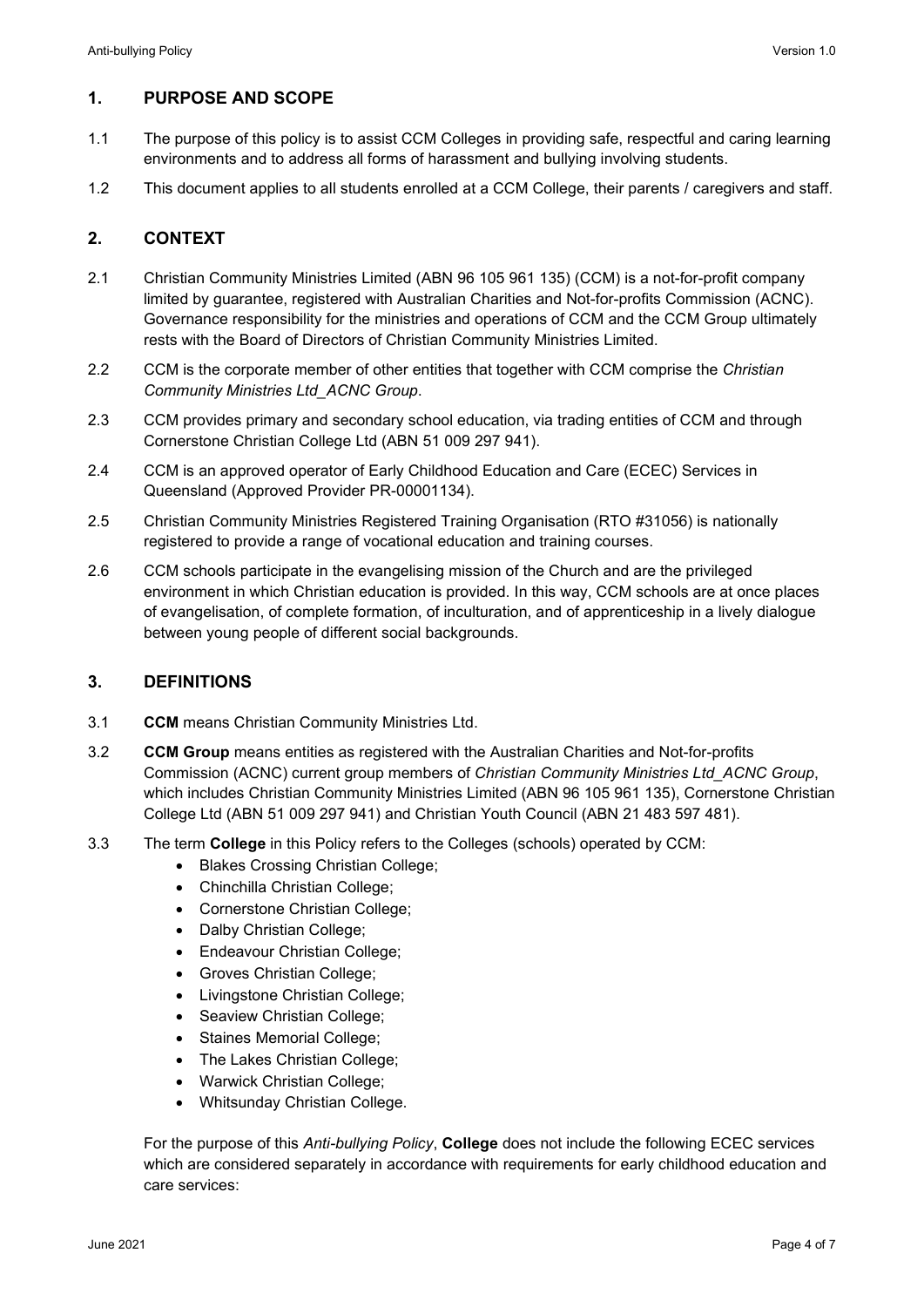- Chinchilla Christian College Kindergarten;
- Dalby Christian College Early Learning Centre;
- Groves Christian College Early Learning Centre, Kindergarten and Outside School Hours Care Service;
- Livingstone Christian College Early Learning Centre;
- Staines Memorial College Kindergarten;
- Whitsunday Christian College Outside School Hours Care Service.
- 3.4 **Principal** means the position of most senior person in authority at the relevant College at any given time, or their delegate.
- 3.5 **Staff** means employees of the CCM Group.
- 3.6 **Student** means any person enrolled at a CCM College.
- 3.7 **Harassment** is any uninvited and unwelcome and unwanted behaviour directed towards a person because of their race, gender, religion, physical appearance or ability, socioeconomic status, or academic ability — that results in that person experiencing offence. Harassment is also any behaviour directed toward another person with the intent to make them feel humiliation or intimidation.
- 3.8 **Bullying** is repeated verbal, physical, social, or psychological behaviour that is harmful and involves the misuse of power by an individual or group towards one or more persons (*National Safe Schools Framework, 2011*).

#### <span id="page-4-0"></span>**4. POLICY STATEMENT**

- 4.1 CCM does not tolerate harassment or bullying and is committed to providing safe and caring learning environments for all students.
- 4.2 CCM acknowledges every person is unique and created by God, in His image. Therefore, all members of the College community are to be treated with the utmost respect and courtesy regardless of their race, gender, religion, physical appearance, socioeconomic status, or academic ability. This includes students with disability and those experiencing gender dysphoria or incongruence, as well as their families.
- 4.3 All reports of harassment and bullying are taken seriously and will be investigated.

#### <span id="page-4-1"></span>**5. FORMS OF BULLYING**

- 5.1 **Physical**: The repeated unwanted violation of another person's body through any form of physical aggression or assault.
- 5.2 **Verbal**: The use of words and language to cause emotional distress to another person, exclude them, or make them feel threatened by others. This includes persistent name-calling, sarcasm, teasing, intimidation, spreading rumours or ridicule.
- 5.3 **Emotional / Psychological**: Includes repeated threats or implied threats, threatening gestures, manipulation, emotional blackmail, offensive notes and threats to an individual's reputation and sense of safety.
- 5.4 **Cyber**: Involves the use of electronic communication such as email, messaging (text or instant), chat rooms, social networking platforms and / or websites to engage in the bullying of other individuals or groups. This could occur in or out of school time.
- 5.5 **Sexual**: Includes inappropriate touching, actions, conversations or comments.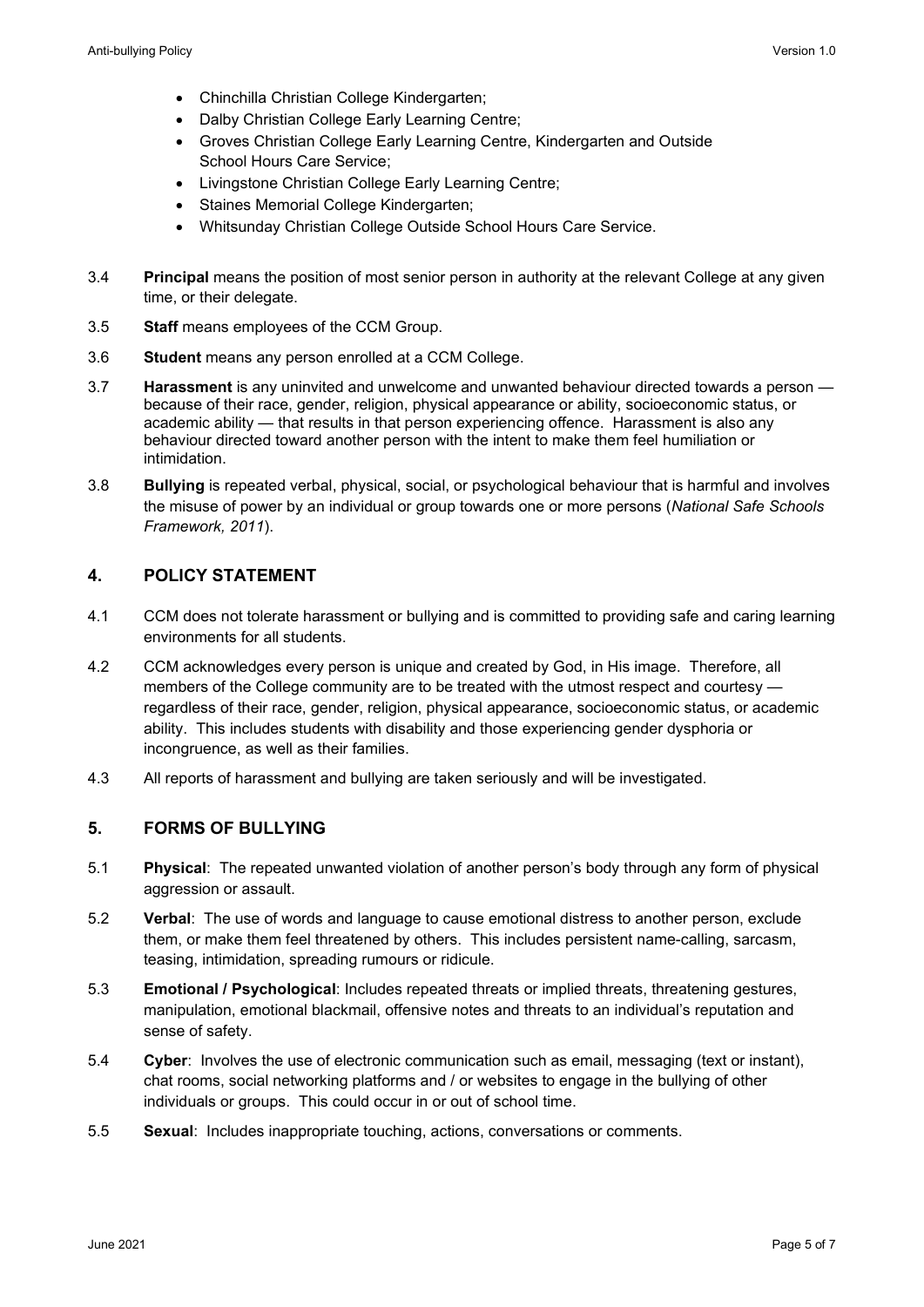#### <span id="page-5-0"></span>**6. NON-BULLYING BEHAVIOURS**

- 6.1 Many distressing behaviours are not examples of bullying, even though they are unpleasant and often require intervention by College staff. These include:
	- (a) **Mutual Conflict**: This involves an argument or disagreement between people, but not an imbalance of power.
	- (b) **Social Rejection or Dislike**: This is not bullying unless it involves deliberate and repeated attempts to cause distress, exclude or create dislike by others.
	- (c) **Single Episode Events**: Nastiness or physical aggression are not the same as being bullied. If someone is being abused or pushed on one occasion, they are not being bullied. This does not mean the behaviour should be ignored.

#### <span id="page-5-1"></span>**7. SIGNS A STUDENT MAY BE BEING BULLIED**

- (a) Loss of interest in schoolwork.
- (b) Reluctance to attend school.
- (c) Diminished academic performance.
- (d) Reluctance to talk about school and activities.
- (e) Limited social contact with peers.
- (f) Mood swings, especially toward depression, irritability, unhappiness or outbursts of anger.
- (g) Reported headaches, stomach pains (frequently in the morning before leaving for school) or poor appetite.
- (h) Loss of sleep.
- (i) Visible cuts, scratches or bruises.
- (j) Loss of personal property because of theft, extortion or damage to personal property.

#### <span id="page-5-2"></span>**8. IMPLEMENTATION**

- 8.1 CCM Colleges will openly talk about bullying what it is, how it affects individuals, groups and the community and what we can do about it.
- 8.2 CCM Colleges will:
	- (a) Provide students with opportunities to develop skills, which will build their self-awareness and self-management skills.
	- (b) Encourage students to 'tell' of incidents of bullying or of being bullied.
	- (c) Establish 'telling' as acceptable and responsible behaviour valued in our learning communities.
- 8.3 If bullying is confirmed, the College will respond, support and record the incident.

#### <span id="page-5-3"></span>**9. RESPONSIBILITIES**

- 9.1 CCM Colleges via the Principal will:
	- (a) Ensure all staff have access to the *Anti-Bullying Policy* and provide appropriate professional development, including at the time of induction.
	- (b) Ensure all in-bounds areas of the College are patrolled.